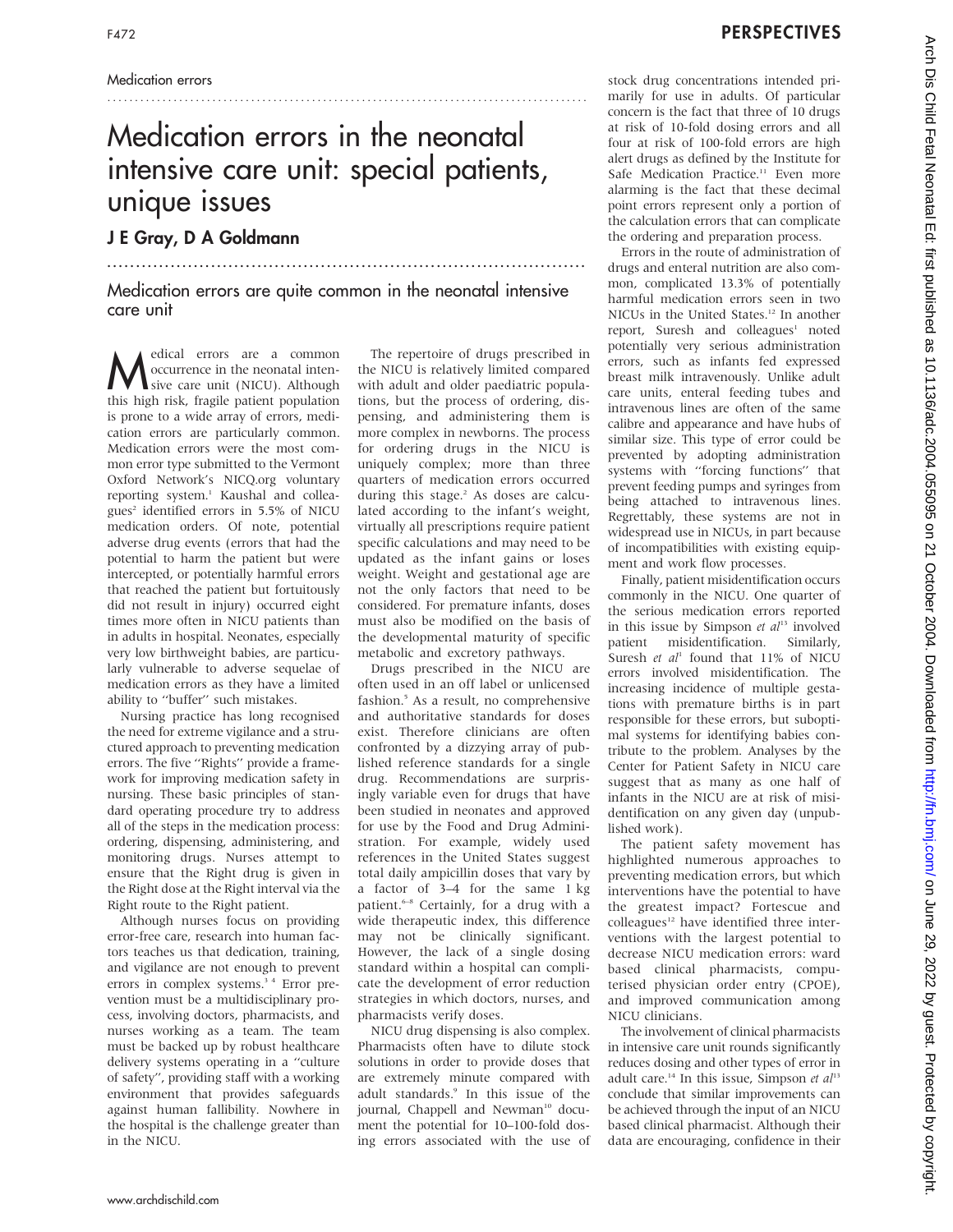conclusion must be tempered by several methodological concerns. Multiple interventions were applied during the study, and the exact timing and interaction of these interventions are unclear. Some discussion of the background and expertise of the pharmacists participating in the intervention would have been valuable as neonatal expertise and experience are almost certainly important. Unfortunately, the authors expressed the major outcome measure as the absolute number of medication errors, rather than error rates per number of patient days or per number of orders written. We hope that these important denominators remained relatively stable during the study period. In addition, it is unclear to what extent the ascertainment methods used, which relied on voluntary reporting by clinicians, were accurate and unbiased. Voluntary reporting, although valuable on many levels, cannot be relied on to provide accurate incidence data. Finally, the authors provide no statistical measures of differences between the periods before and after intervention.

Implementation of CPOE in the NICU presents special challenges. Systems designed for use in older patients may not adequately address the unique aspects of NICU medication ordering. Unfortunately, development of systems appropriate for use in paediatric and neonatal patients has lagged. Industry must be challenged to provide software applications that are appropriate for NICUs. CPOE almost certainly will have to be integrated with other hospital clinical information systems to have maximum impact on error prevention. Adequate, built in decision support, using population specific knowledge bases, is essential for detecting drug interactions, out of range doses, and other prescribing problems. The LeapFrog Group,<sup>15</sup> a consortium of Fortune 500 companies, has urged hospitals in the United States to adopt CPOE. Given Leapfrog's leverage and influence, recognition of the unique needs of NICUs would be welcome.

#### Neonatal nutrition

Where CPOE is not available, attention to good prescribing practices and accurate communication are essential.<sup>5 16</sup> This is true not only for written orders, but verbal ones as well. The process for verbal orders should include a system of ''read back'' verification to ensure accuracy. Lacking CPOE, clinicians (doctors, nurses, and pharmacists) must implement unambiguous guidelines on appropriate dosing for NICU patients. Good communication and teamwork requires a blame free environment and a culture that places a high value on reporting and discussing patient safety concerns and systems problems.

Finally, NICU clinicians must remain aware of the advances in patient safety made in other industries. Crew Resource Management, which has been pivotal to improving the safety record of the aviation industry, may be particularly useful in helping teams communicate effectively and safely.<sup>17</sup> Translation of technologies from the retail sector, such as bar coding and radio frequency identification, may be helpful in preventing patient misidentification. When feasible, engineering approaches using affordances and reminders, forcing functions, and constraints may help staff to avoid errors due to human factors. Of course, these novel approaches to creating a safe care environment will have to be tailored to the very special and challenging environment of the NICU.

Arch Dis Child Fetal Neonatal Ed 2004;89:F472–F473. doi: 10.1136/adc.2003.046060

#### Authors' affiliations ......................

D A Goldmann, Department of Medicine and Quality Improvement Program, Children's Hospital, Boston, MA 02115, USA J E Gray, Department of Neonatology, Beth Israel Deaconess Medical Center, Boston, MA 02115, USA

Correspondence to: Dr Gray, Department of Neonatology, Beth Israel Deaconess Medical Center, Boston, MA 02115, USA; jgray@bidmc.harvard.edu

Accepted 19 December 2003

Supported in part by a grant from the Agency for Healthcare Research and Quality (funded by AHRQ P20 HS 11583).

## REFERENCES

- 1 Suresh G, Horbar JD, Plsek P, et al. Voluntary anonymous reporting of medical errors for neonatal intensive care. Pediatrics 2004;113:1609–18.
- 2 Kaushal R, Bates DW, Landrigan C, et al. Medication errors and adverse drug events in pediatric inpatients. JAMA 2001;285:2114–20.
- 3 Reason JT. Managing the risks of organizational accidents. Brookfield, VT: Ashgate Publishing Company, 1997.
- 4 To err is human: building a safer health system. Washington, DC: National Academy Press, 2000.
- 5 O'Donnell CP, Stone RJ, Morley CJ. Unlicensed and off-label drug use in an Australian neonatal intensive care unit. Pediatrics 2002;110. http:// www.pediatrics.org/cgi/content/full/110/5/ e52.
- 6 Avery GB, Fletcher MA, MacDonald MC, eds. Neonatology: pathophysiology and management of the newborn. Philadelphia: Lippincott Williams and Wilkins, 1999.
- 7 Young TE, Mangum B. Neofax. Raleigh, NC: Acorn Publishing, 2003.
- 8 American Academy of Pediatrics. Red book: 2003 report of the Committee on Infectious Diseases. Washington DC: American Academy of Pediatrics, 2003.
- 9 Koren G, Haslam RH. Pediatric medication errors: predicting and preventing tenfold disasters. J Clin Pharmacol 1994;34:1043–5.
- 10 **Chappell K**, Newman C. Potential tenfold drug overdoses on a neonatal unit. Arch Dis Child Fetal Neonatal Ed 2004;89.
- 11 http://www.ismp.org/Survey/NewsLetter/ Survey20030821.asp. Accessed 15 December, 2003.
- 12 Fortescue EB, Kaushal R, Landrigan CP, et al. Prioritizing strategies for preventing medication errors and adverse drug events in pediatric inpatients. Pediatrics 2003;111:722–9.
- 13 Simpson JH, Lynch R, Grant J, et al. Reducing medication errors in the neonatal intensive care unit. Arch Dis Child Fetal Neonatal Ed 2004;89.
- 14 Leape LL, Cullen DJ, Clapp MD, et al. Pharmacist participation on physician rounds and adverse drug events in the intensive care unit. JAMA 1999;282:267-70.
- 15 http://www.leapfrog group, org. Accessed 15 December 2003.
- 16 Joint Commission on Accreditation of Healthcare Organizations. 2004 National Patient Safety Goals. http://www.jcaho.org/ accredited+organizations/patient+safety/ 04+npsg/04\_npsg.htm. Accessed 15 December 2003.
- 17 Pizzi L, Goldfarb NI, Nash DB. Crew resource management and its applications in medicine. In: Making healthcare safer. Rockville, MD: Agency for Healthcare Research and Quality, 2002.

that taurine deficiency in cats was associated with retinal degeneration, which was reversed by taurine supplementation.2 This observation coupled with the high concentration of taurine in the developing brain<sup>3</sup> and mature retina<sup>4</sup> raised suspicion that taurine may play an important role in brain development. This was supported by observations that brain taurine concentration of several species decreased during the weaning period<sup>3</sup> and that taurine was the primary free amino acid in the milk of most mammals, including humans.<sup>5</sup> Moreover, labelled taurine injected intraperitoneally into lactating rats was found in the milk

Taurine in neonatal nutrition – revisited W C Heird ...................................................................................

.......................................................................................

Recommendations for no minimal taurine content of infant formulas should be reconsidered.

T aurine (2-aminoethanesulphonic acid) was isolated from ox (Bos  $taurus$ ) bile in  $1827<sup>1</sup>$  but, until the

mid to late 1970s, it was thought to be merely a byproduct of sulphur amino acid metabolism. In 1975, it was noted